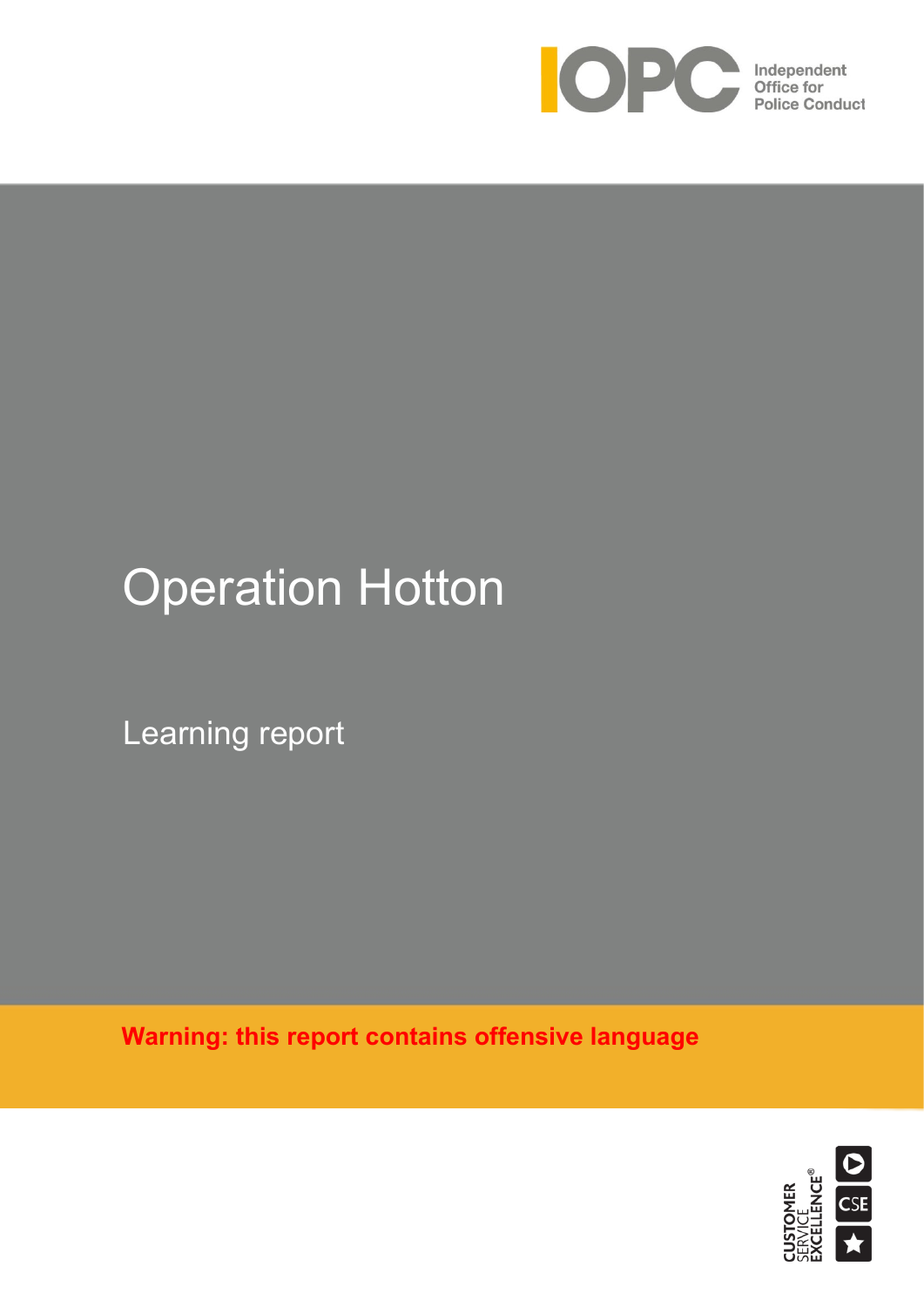# **>Foreword by Sal Naseem, Regional Director**

Trust and confidence.

Two words we hear at present in the context of policing. Both are intrinsic to our mission in improving public trust and confidence by ensuring the police are accountable for their actions and equally importantly, that lessons are learned.

Discrimination was brought to the forefront of public discourse by the Black Lives Matter movement. More recently, the kidnap, rape and murder of Sarah Everard by a Metropolitan Police Service (MPS) officer has sparked further concerns about misogyny within policing, and violence against women and girls.

Both issues go to the very heart of public confidence in policing.

We are now making 15 recommendations for the MPS to change policing practice after our Operation Hotton investigations found evidence of discrimination, misogyny, harassment and bullying involving officers predominantly based at Charing Cross Police Station.

Our recommendations seek to tackle a range of issues, which if not addressed, can lead to the creation of environments in which unprofessional and inappropriate conduct can thrive and go unchallenged.

Policing in the United Kingdom is by consent, which means the trust and confidence that the public has in the police service is critical. The behaviours we uncovered risked causing serious damage to that relationship.

Although the matters we investigated occurred three years ago, we know through our independent investigations, the communities we engage with and concerns raised by officers and the wider public, that these were not isolated incidents.

Many of the inappropriate messages we found during Operation Hotton were exchanged on social media platforms. We have previously highlighted concerns about that and we wrote to the National Police Chiefs' Council in April last year asking them to remind forces and officers of their obligations under the police Standards of Professional Behaviour.

This learning report contains examples of messages with language which is offensive – and some may find it upsetting. However, we felt it was important to provide the context for the public, the MPS and other forces, for why such wide-ranging recommendations are necessary.

We welcome steps already taken by the MPS, alongside new initiatives, addressing some of the cultural issues we found during Operation Hotton. These include its Rebuilding Trust plan focusing on standards, culture and women's safety; strengthening of its whistleblowing line through the Raising Concerns policy; and the STRIDE 25 strategy and action plan for inclusion, diversity and engagement.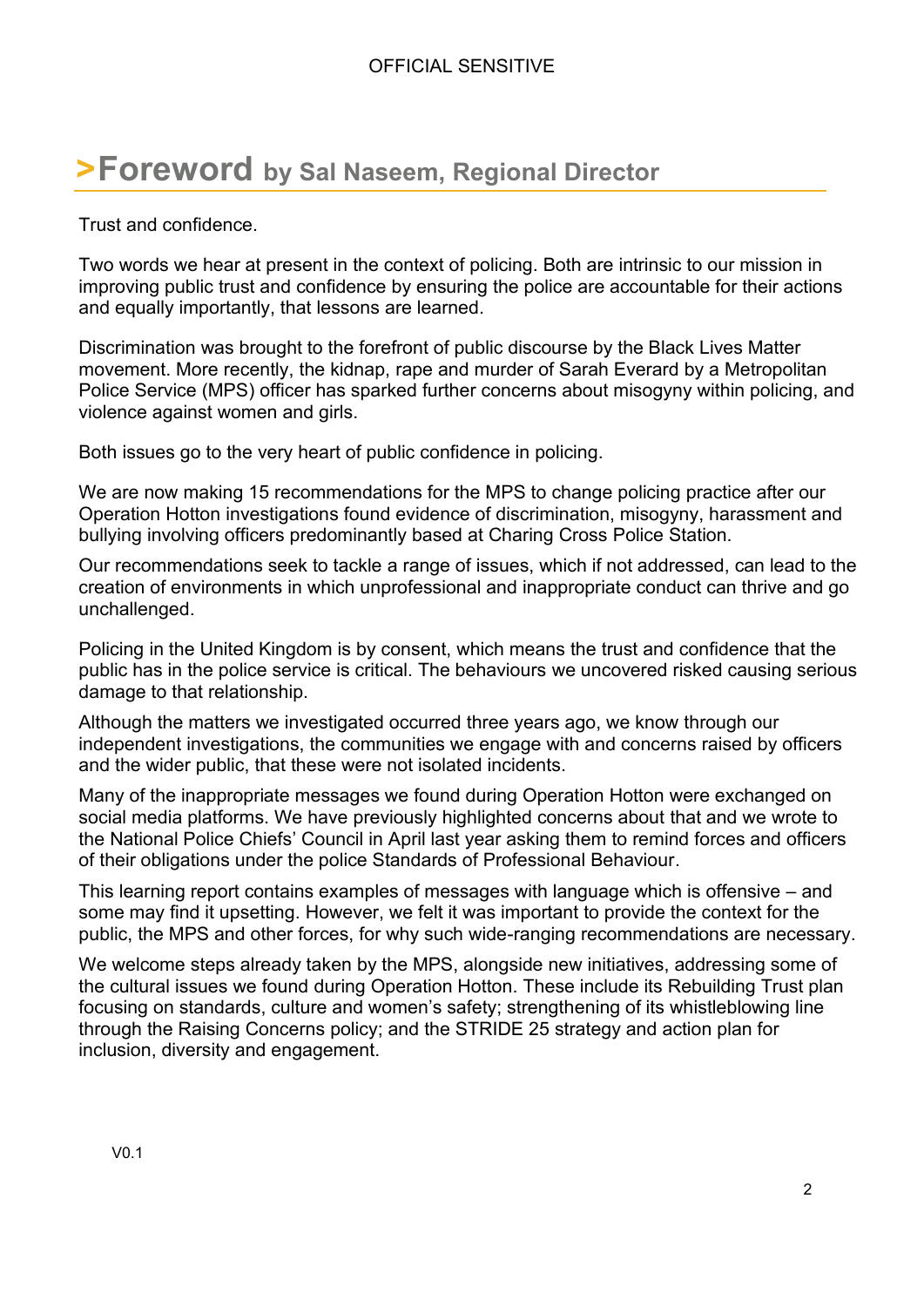However more needs to be done. The recommendations we are making to the MPS focus on the cultural issues identified and are aimed at ensuring that those who work for the force feel safe with their colleagues, and the communities they police feel safe with those who are there to protect them.

We are grateful to those officers who were brave enough to speak to us about their experiences, realising that in doing so they risked further bullying. That took courage. Hopefully this learning report and recommendations will give officers the confidence to come forward in the knowledge that people are listening, and changes will be made.

The MPS has to enjoy the trust and confidence of its own officers from diverse communities before it can hope to bridge the gap in trust and confidence with the communities it serves.

# **>Overview**

- 1. Operation Hotton was a series of nine linked independent investigations concerning serving police officers from the Metropolitan Police Service, (MPS). Most officers held the rank of police constable and were predominantly based at Charing Cross Police Station. The majority of the officers worked on teams formed to deal with high levels of public disorder, theft, touting, drug dealing and violence in the West End.
- 2. Below is a summary of the allegations investigated as part of the investigations.

| <b>Operation</b><br><b>Hotton</b> | <b>Summary of the investigation</b>                                                                                                                     | <b>Outcome</b>                                                                                                                                                                                  |
|-----------------------------------|---------------------------------------------------------------------------------------------------------------------------------------------------------|-------------------------------------------------------------------------------------------------------------------------------------------------------------------------------------------------|
| <b>Strand 1</b>                   | The alleged bullying, sexual harassment<br>and harassment of a female officer by<br>subject officer 1.                                                  | 1 x Officer found guilty of Improper<br>use of public electronic<br>communications network (Section<br>127 of the Communications Act<br>2003)<br>Officer dismissed and placed on<br>barred list |
| <b>Strand 2</b>                   | The failure to report, challenge, or<br>appropriately deal with the allegation of<br>bullying, sexual harassment and<br>harassment alleged in Strand 1. | 3 x Misconduct proven.<br>$(1 \times$ Written warning, 2 x No Further<br>Action)                                                                                                                |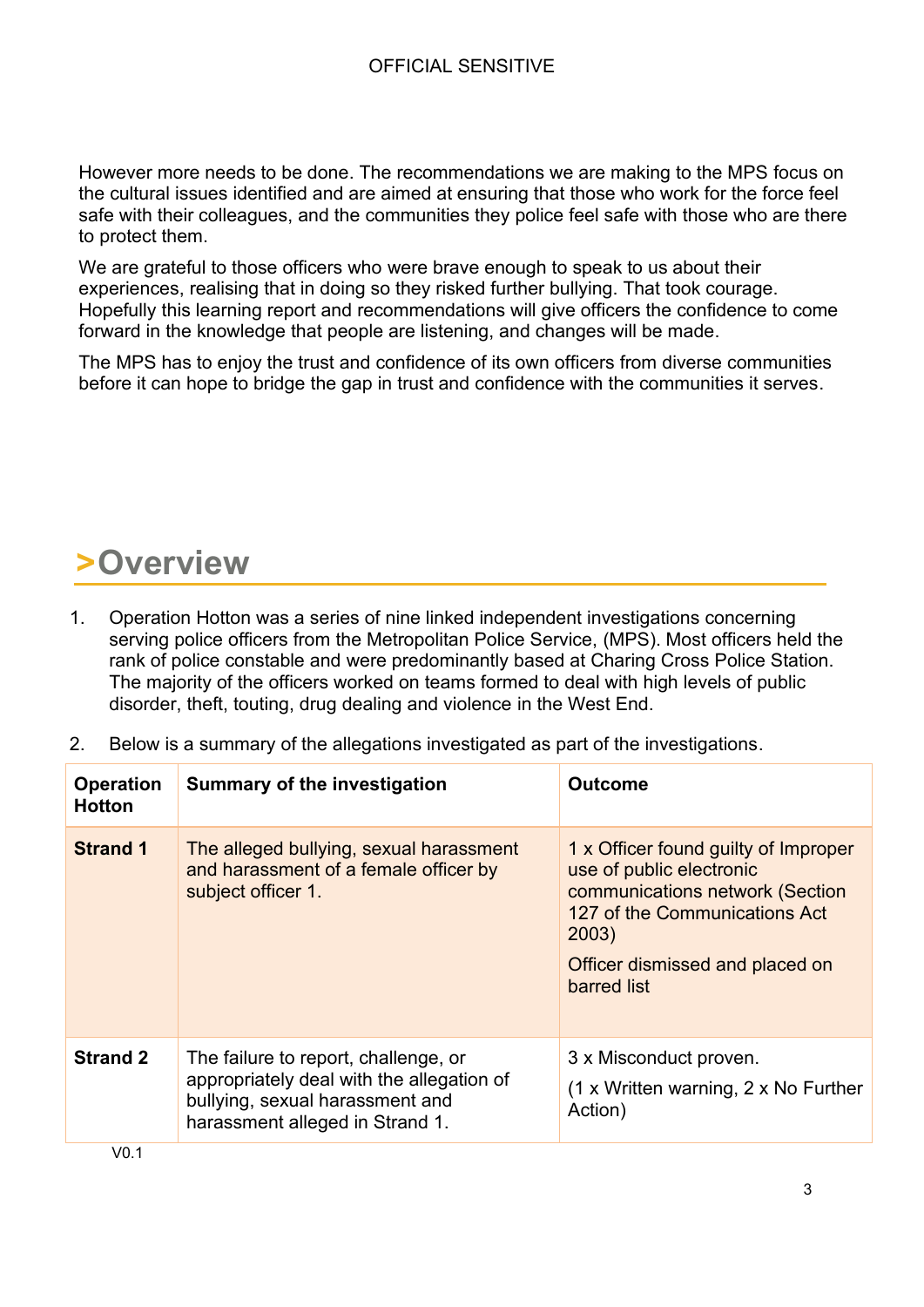| <b>Strand 3</b> | The allegation that a police officer had sex<br>in a police station with a drunk person. The<br>allegation that officers failed to report or<br>challenge this alleged conduct.             | Main allegation regarding sex in a<br>police station not proven<br>1 x Misconduct proven<br>(Management Action)            |
|-----------------|---------------------------------------------------------------------------------------------------------------------------------------------------------------------------------------------|----------------------------------------------------------------------------------------------------------------------------|
| <b>Strand 4</b> | Allegations concerning a police officer<br>assaulting his partner, misogynist<br>behaviour/actions and drug use.                                                                            | 2 x Gross Misconduct proven<br>(Both officers on barred list)                                                              |
| <b>Strand 5</b> | Allegations concerning the use of steroids<br>by officers, and the failure by officers to<br>challenge or report this.                                                                      | 1 x Misconduct proven<br>(Management Action)<br>1 x Gross Misconduct proven<br>(Officer on barred list)                    |
| <b>Strand 6</b> | This investigation was discontinued. Due to<br>the sensitive nature of this investigation<br>details are not included in this report.                                                       | <b>No Further Action</b>                                                                                                   |
| <b>Strand 7</b> | The allegation that officers deliberately<br>deleted material that was relevant to an<br>ongoing criminal investigation.                                                                    | 1 x Gross Misconduct proven<br>(Officer on barred list)                                                                    |
| <b>Strand 8</b> | Allegations concerning discriminatory<br>actions and behaviours identified from<br>WhatsApp messages.                                                                                       | 2 x Gross Misconduct proven<br>(Both officers on barred list)<br>6 x Management Action                                     |
| <b>Strand 9</b> | Allegations that two officers engaged in<br>sexual activity while on duty, officers<br>engaged in conversations that were<br>discriminatory in nature, and officers slept<br>while on duty. | 1 x Misconduct proven (words of<br>advice given)<br>1x Officer resigned prior to<br>misconduct investigation<br>completion |

- 3. Each of these strands has its own final report that deals with the alleged conduct. A combined summary of those reports has been published on our website. However, throughout the course of the investigations, we became concerned about cultural and structural issues that created an environment in which the conduct matters identified were cultivated and were able to breed.
- 4. As a result, we reviewed evidence across the strands of Operation Hotton and spoke with a number of police officers who came forward to share their experience with us following an internal witness appeal.
- 5. The team at Charing Cross where we identified these problems has now been disbanded, yet we have seen evidence of this behaviour in subsequent investigations. We believe these incidents are not isolated or simply the behaviour of a few 'bad apples'.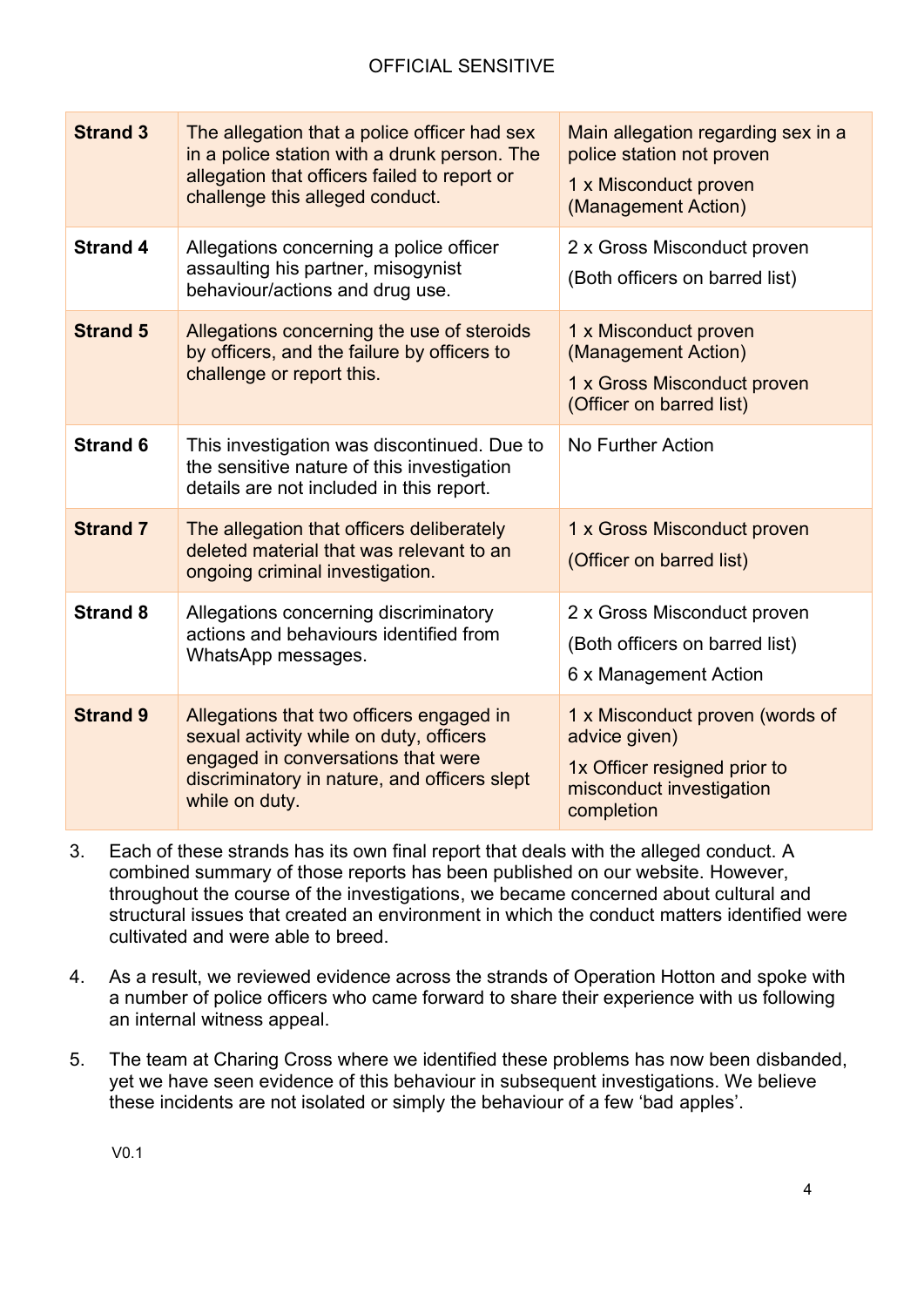- 6. We found multiple concerning behavioural themes about the attitudes and behaviour of police officers that ran through the investigations:
	- bullying and aggressive behaviour
	- 'banter' used to excuse oppressive and offensive behaviours
	- discrimination
	- toxic masculinity, misogyny and sexual harassment
	- challenging and reporting improper conduct
- 7. We also found several structural issues relating to working practices that helped enable the troubling behaviour to go unchecked:
	- nature of work
	- shift patterns
	- isolation
	- supervision
	- acting up/ unofficial promotions
- 8. An underlying culture allowed conduct issues to permeate and behavioural problems went unchallenged.
- 9. To address these issues, we have issued 15 learning recommendations to the MPS. Prior to issuing these recommendations we consulted with the MPS who provided information on work that has taken place or is under way in relation to our findings. The consultation period was used to revise the recommendations and make them more focussed so they could assist and supplement the good work that is already being carried out, with the overall aim of supporting the MPS to make meaningful progress on these areas and restore public confidence.
- 10. The learning recommendations have been set out by thematic area. For some, more than one recommendation has been made to address the issues identified. There is no learning recommendation for 'shift patterns' as through the consultation period we are satisfied the MPS have already addressed this.
- 11. The evidence to support the learning recommendations has been set out below each thematic area. This includes some of the actual exchanges between the officers. It is recognised that some of the language used in these exchanges may cause shock and discomfort, however, they have been included to give full context to the recommendations and so the public and stakeholders can be clear about why we have made them.

# **> Learning Recommendations**

# **> Bullying and Harassment**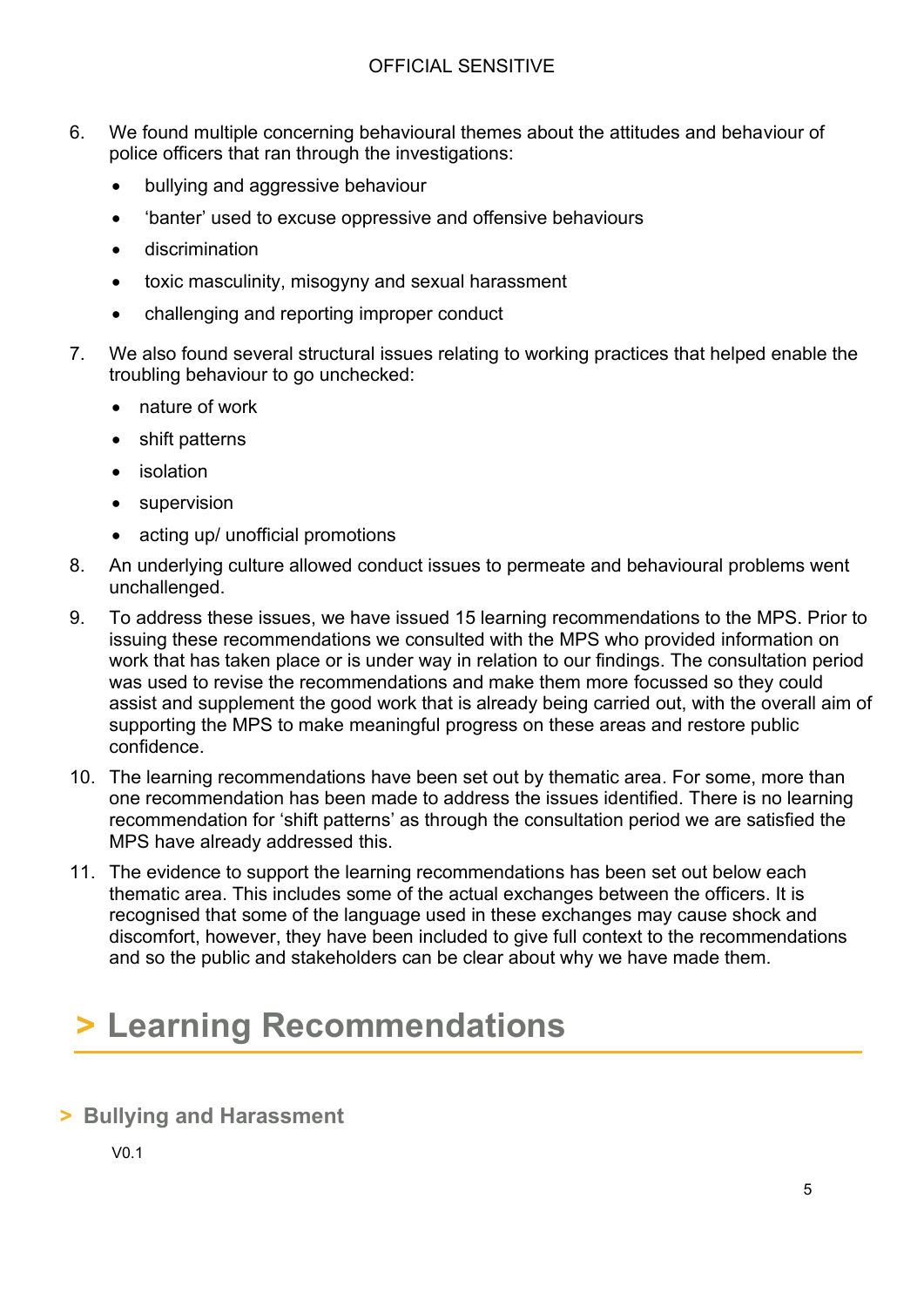#### **Recommendation 1:**

The IOPC recommends that the MPS should take appropriate steps to assure itself that the bullying and harassment identified through Operation Hotton is not more widely prevalent across the MPS.

#### **Recommendation 2:**

The IOPC recommends that the MPS ensures those investigating allegations of bullying and harassment are adequately detached and independent to avoid potential conflicts of interest and to build confidence.

#### **Recommendation 3:**

The IOPC recommends that the MPS ensures there are metrics in place to measure and demonstrate, in a transparent way, improvements made in tackling bullying and harassment and confidence in the MPS approach to this. This could include reporting on the outcomes of allegations by protected characteristics. Consideration could also be given to the involvement of staff associations in reviewing grievances at a strategic level.

#### **Recommendation 4:**

The IOPC recommends that the MPS should build on the steps it has taken internally against bullying and harassment, by publicly committing to a position of zero-tolerance on bullying and harassment, which is embedded through messaging, guidance, training and ongoing support for police officers and staff to proactively and robustly challenge such behaviour.

#### **Supporting evidence and rationale:**

- 12. An Operation Hotton investigation into allegations of bullying and harassment along with the internal witness appeal, found pervasive evidence of such behaviours, involving officers predominantly working in teams based at Charing Cross Police Station. These included demeaning and intimidating actions towards police officers on probation, such as beckoning them with a bell, and threats to cut their hair and belongings<sup>1</sup>; officers being shouted at by supervisors; and women being sexually harassed or treated as a "*weary female*" when speaking out about the behaviours of male colleagues. The culture of bullying appears to have been accepted and not challenged. A reason for not reporting such behaviour was a lack of confidence that it would be dealt with effectively and fear of repercussions. In one case, allegations of bullying were not dealt with effectively or promptly by the supervisor who was in a relationship with the person making the allegations.
- 13. The recommendations related to 'Bullying and Harassment' were made to address the issue we identified. Recommendation 2 was made to ensure those investigating allegations of bullying and harassment are independent of the matter which we hope will provide more assurance to those making the reports that it will be dealt with appropriately and, may build confidence in the system and encourage reporting. Ultimately, this may reduce instances of such behaviour.
- 14. Recommendation 3 has been made, as measurement and reporting relating to bullying and harassment and the confidence in the MPS approach will enable insight into where

V0.1 <sup>1</sup> The behaviour towards the probationers is understood to have taken place at Belgravia Police station.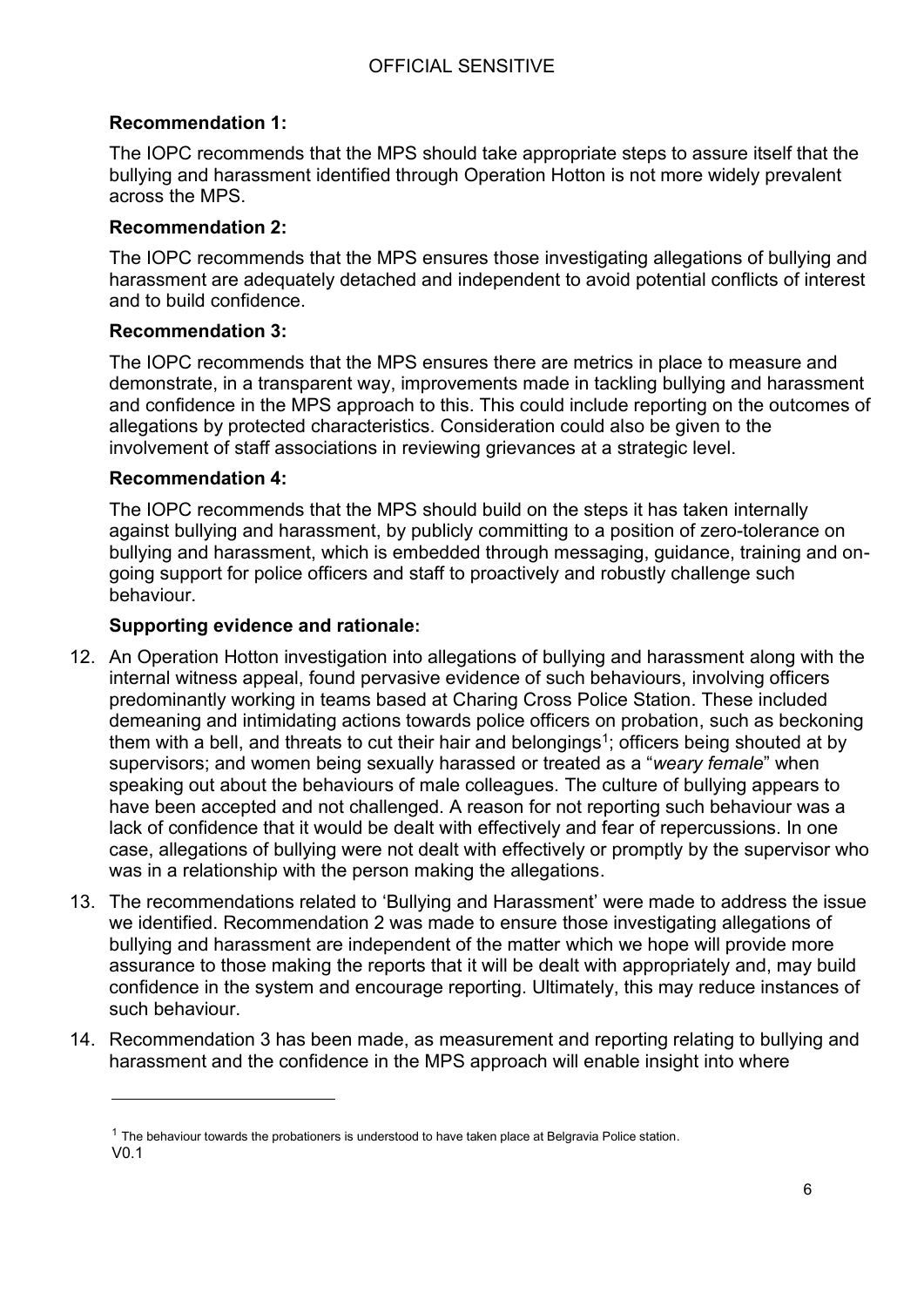improvements are being made and where there is still work to be done; providing transparency and enabling accountability. Reporting on outcomes by protected characteristics can help identify any trends regarding disproportionality and there may also be opportunities to work more closely with staff associations to identify areas for improvement and embed changes. This recommendation has been informed by feedback received from the Chair of the National Black Police Association.

15. Recommendation 4 has been issued as the IOPC believe it is important that the MPS adopt and announce an organisational position of zero-tolerance which would reflect the MPS view that bullying and harassment is not acceptable in any circumstance and provides a clear and simple message on this for officers, staff and the wider public. A clear expectation needs to be set that evidence of bullying and harassment will never be ignored or accepted, and always challenged and dealt with proactively and robustly, and officers and staff will be protected from being subject to these behaviours. Messaging, guidance, training and ongoing support would all be important in embedding a zero-tolerance position and creating a culture where police officers will feel empowered to report and challenge such behaviour and be supported in doing so.

# **> Banter**

## **Recommendation 5:**

The IOPC recommends that the MPS should review and ensure the adequacy of its current training and guidance on the appropriate use of social media, including duties under the Code of Ethics that extend to officers' private lives. In particular, ensure all officers and staff conform to the expectations of their behaviour under the Code of Ethics; make clear that information posted by officers and staff on social media platforms should conform to these guidelines; and that privacy is not a defence to discreditable conduct. Further, it should make clear that deleting offensive or derogatory material from digital devices is not a suitable method to avoid disciplinary action.

## **Recommendation 6:**

The IOPC recommends that the MPS should review and ensure its current training and guidance on bullying and harassment adequately covers when remarks that may be viewed by some as 'friendly' banter, can create an intimidating, hostile, degrading, humiliating or offensive environment for others, and therefore be seen as 'ignorant' or 'malicious' banter by others.

## **Supporting evidence and rationale:**

- 16. The Operation Hotton investigations found evidence of messages exchanged between police officers that were often highly sexualised and/or violent and discriminatory were generally described as 'banter' by police officers in their defence. When the behaviour was challenged by their supervisors, the use of the word 'banter' in defence was accepted, allowing the sender to get away with the bullying.
- 17. Malicious comments were a frequent part of the bullying. This was downplayed as *"friendly banter"* or *"laddish banter,"* so it was not dealt with. However, we found that too often 'banter' was used to excuse offensive and discriminatory behaviour and undermined those who did not participate or found it unacceptable. They were also undermined as not understanding or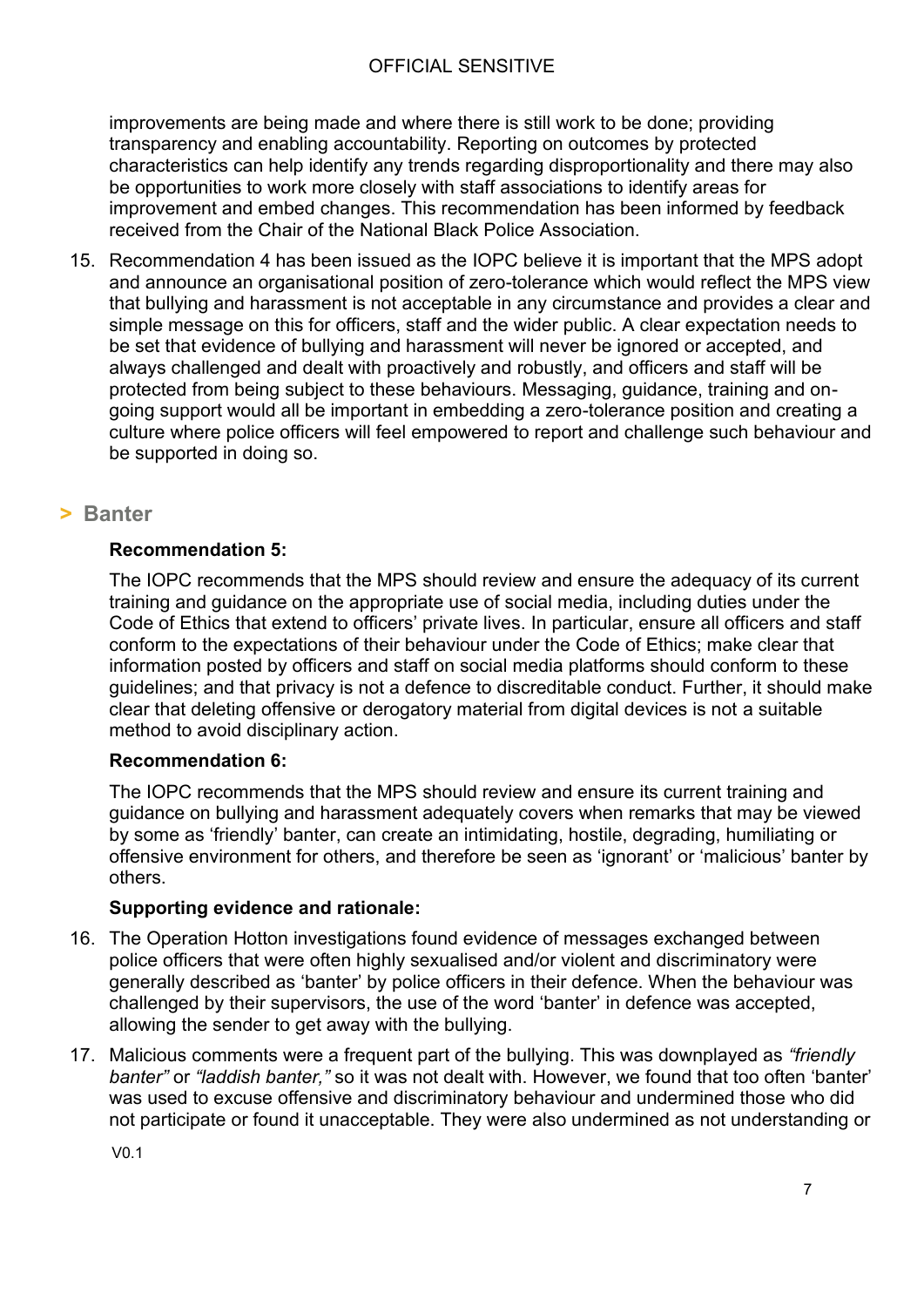being able to handle such comments. Accepting such messages as 'banter', led to inaction, allowing the culture to permeate and persist, whilst those on the receiving end felt harassed and that they had to accept it to avoid feeling humiliated and ostracised.

- 18. The type of communication considered as 'banter' by some, included:
	- o Messages about police officers attending a festival dressed as known sex offenders and a molested child (sent within a WhatsApp group containing 17 police officers).
	- o numerous messages about rape and 'raping' each other (examples sent within the same group as above containing 17 police officers, also within another WhatsApp group containing 19 police officers, and within a Facebook chat group containing four police officers).
	- o Homophobic comments such as *"Gayyyyyy", "You fucking gay!"* and *"Fuck you*  **bender...**<sup> $\odot$ </sup>
	- o subject officer 1 sent messages saying *"I would happily rape you"*; *"if I was single I would actually hate fuck you"* and *"if I was single I would happily chloroform you"*
	- $\circ$  use of words that could be considered misogynist, racist, or constituting disability discrimination (see further details within the sections titled 'discrimination' and 'toxic masculinity and misogyny')
- 19. When we spoke with victims who challenged perpetrators about their experience, they told us that there appeared to be attempts made to push any comments or behaviour into a 'grey zone'. This meant that everything that happened in this zone was reduced to being banter, or a joke or game, or it was just a misunderstanding. This process of pushing things into a grey zone allows perpetrators to get away with their behaviours, and acts to undermine or disregard the legitimacy of those who are subject to the bullying, misogyny and/or discrimination.
- 20. The IOPC recognises that police officers perform a difficult job and sometimes humour, or 'banter' are used as coping mechanisms to respond to difficult situations. However, given the reports of bullying, the volume of conduct issues, the witness accounts and accounts under caution given by police officers, it appears that too often the officers we investigated were using 'banter' to excuse unacceptable behaviour.
- 21. Police officers are required to adhere to professional standards of behaviour at work and in their private life. The behaviours identified indicates that clarity is needed around officers being held to a higher standard than members of the public, even in their private lives and a distinction of what is acceptable behaviour and what constitutes 'malicious banter' is required.
- 22. By recognising that the term 'banter' can be used inappropriately to describe behaviour that is malicious and/or ignorant and by not tolerating the term as an excuse for unacceptable conduct, those on the receiving end of it or who witness it may feel empowered to be able to challenge it and feel supported in doing so.

# **> Discrimination**

# **Recommendation 7:**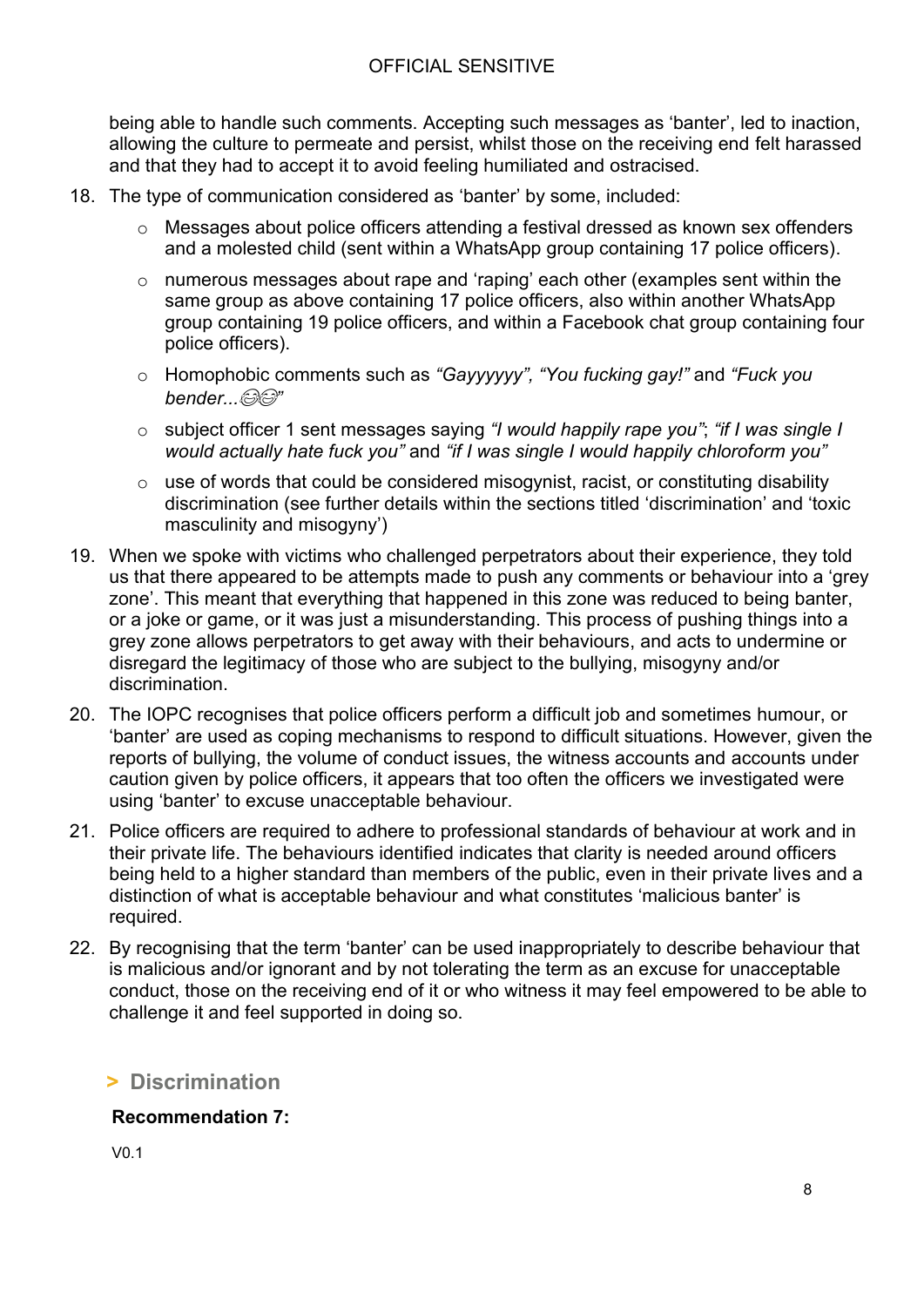The IOPC recommends that the MPS should assure itself that it is taking sufficient steps to eradicate racism from the force, ensuring continued progress against learning recommendations issued by the Macpherson Report and with specific measures to demonstrate improvements. As part of their ongoing work to build community confidence, the MPS should commit publicly to being an anti-racist organisation with a zero-tolerance position on racist behaviour.

## **Supporting evidence and rationale:**

- 23. The Operation Hotton investigations found evidence of communications discriminatory and offensive in nature. Black and Asian police officers spoke of being ostracised. We found messages that evidenced repeated mocking of non-Christian religions, the Black Lives Matter movement, people with disabilities, racism and homophobia.
- 24. These included:
	- *"Just walked past the big mosque all the fanatics turn up at to radicalise the young muslims...."*
	- *"My dad kidnapped some African children and used them to make dog food."*
	- *"PWPEHCLM - People with pre-existing heart conditions lives matter. Should of offered him a kit kat and a nice lie down. Murdering cunts."*
	- *"Bring all the lefties I say, we can sing ""cum by ya" and embrace our multi gender/ethnic and sexual backgrounds whilst denouncing all the fascists in the MET...yay for Xmas partied [sic]...except of course that's a Christian celebration and I believe in ALL religions so it's not on!! Stick to our own..."*
	- *"Some uniform or plain clothes work on Somalian rats… I battered one the other day…weighed less than [police officer's name]."*
	- *"Opened my balcony door and loads of flies flew into the front room. So I got the fly spray and turned my gaff into Auschwitz."*
	- A police officer sent another officer an image of a Black man wearing a white shirt. His colleague asked, "*What's good about it I don't get it lol."* He replied, *"Ignore the robber…I like the shirt."*
	- Use of derogatory terms about people with disabilities, including *"spastics"* and *"retard".*
- 25. One police officer was referred to as "*mcrapey raperson"* in a WhatsApp exchange*.* When officers on his team were asked to provide an explanation for this nickname, it was explained that there were rumours about him bringing a woman back to the police station to have sex with. Others reported it related to his "*particular fondness of IC3 and IC4."*<sup>2</sup> A further officer clarified that he thought the nickname related to *"harassing them [women], getting on them, do you know what I mean being like, just a dick."*

V0.1 2 IC3 and IC4 are identity codes used by the police to describe a person's apparent ethnicity. IC3 is the identity code for Black and IC4 is the identity code for Asian.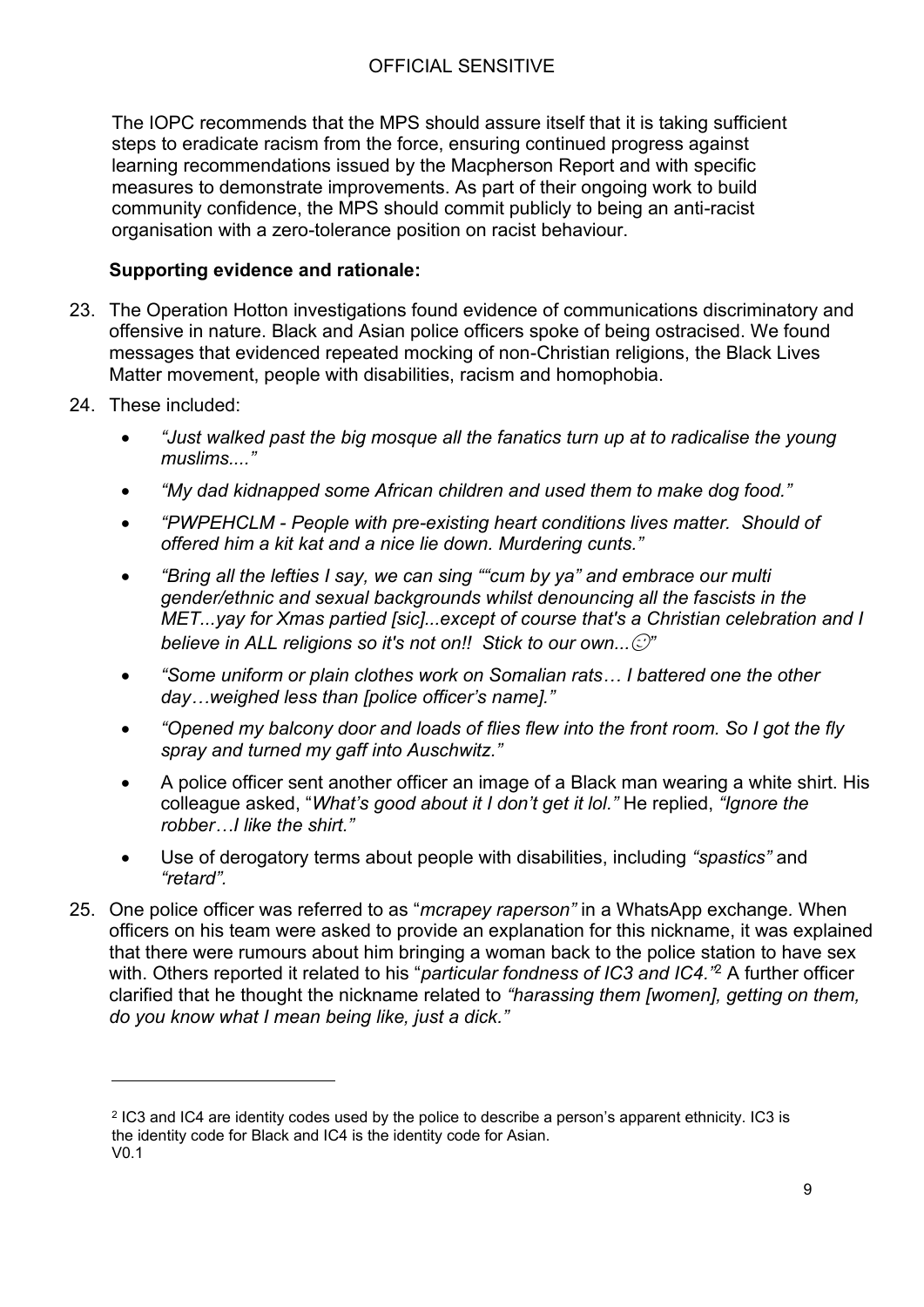- 26. The messages shared between officers pertain to negative racial, disability, sexist and religious stereotypes that are both harmful and offensive and suggest that some officers hold discriminatory views. Evidence also suggests that these attitudes may be reflected in their behaviour as there were reports of bullying towards Black and Asian officers.
- 27. Evidence suggested that the behaviour we found was absorbed into the culture of teams and negatively impacted those who belong to the minority groups affected or did not share the views. A culture developed that made it difficult to challenge oppressive comments and behaviour, and an environment that was hostile and felt unsafe for those who were the direct or indirect targets of the discrimination.
- 28. The casual exchange and blasé nature of this communication indicates a culture where officers were comfortable to make these comments, suggesting it was part of a status quo rather than an exception to the norm, the messages appeared to be sent without fear of repercussion or consequence.
- 29. The evidence found by the IOPC could bring the police service into disrepute and undermine public confidence in the MPS and further undermine public confidence and support the picture of unfair treatment of Black, Asian and Ethnic Minority (BAME) groups by the police. Exposure of these communications and behaviour is likely to impact on BAME groups the most, who already have low confidence in the police. Therefore, it is imperative that these sorts of behaviours are addressed and the MPS set clear standards that this is unacceptable.
- 30. Given the diverse communities served by the MPS, communications of this nature are deeply concerning as they may reflect officers' attitudes and their ability to police communities sensitively and impartially. The seriousness and frequency of such comments that went unchallenged suggested a systemic cultural issue that allowed the behaviour to pervade and persist. Therefore, it is our view that the MPS must publicly take a zerotolerance approach to the discrimination and weed out this behaviour to try and restore trust from the public and their own officers that it is not acceptable.

# **> Toxic masculinity, misogyny and sexual harassment**

#### **Recommendation 8:**

The IOPC recommends that the MPS should take steps to eradicate sexism and misogyny from the police force and commit publicly to a position of zero-tolerance. This should include reviewing its current policies, training and guidance on bullying and harassment to ensure they adequately cover how toxic masculinity, sexism, and misogyny can create an intimidating, hostile, degrading, humiliating or offensive environment for others. Training should include how police officers and staff can challenge such behaviour, as well as specialist training for supervisors.

#### **Recommendation 9:**

The IOPC recommends that the MPS should review how it deals with internal reports of sexual harassment, including how the Directorate of Professional Standards should engage with victims, seeking their views about designating them as persons entitled to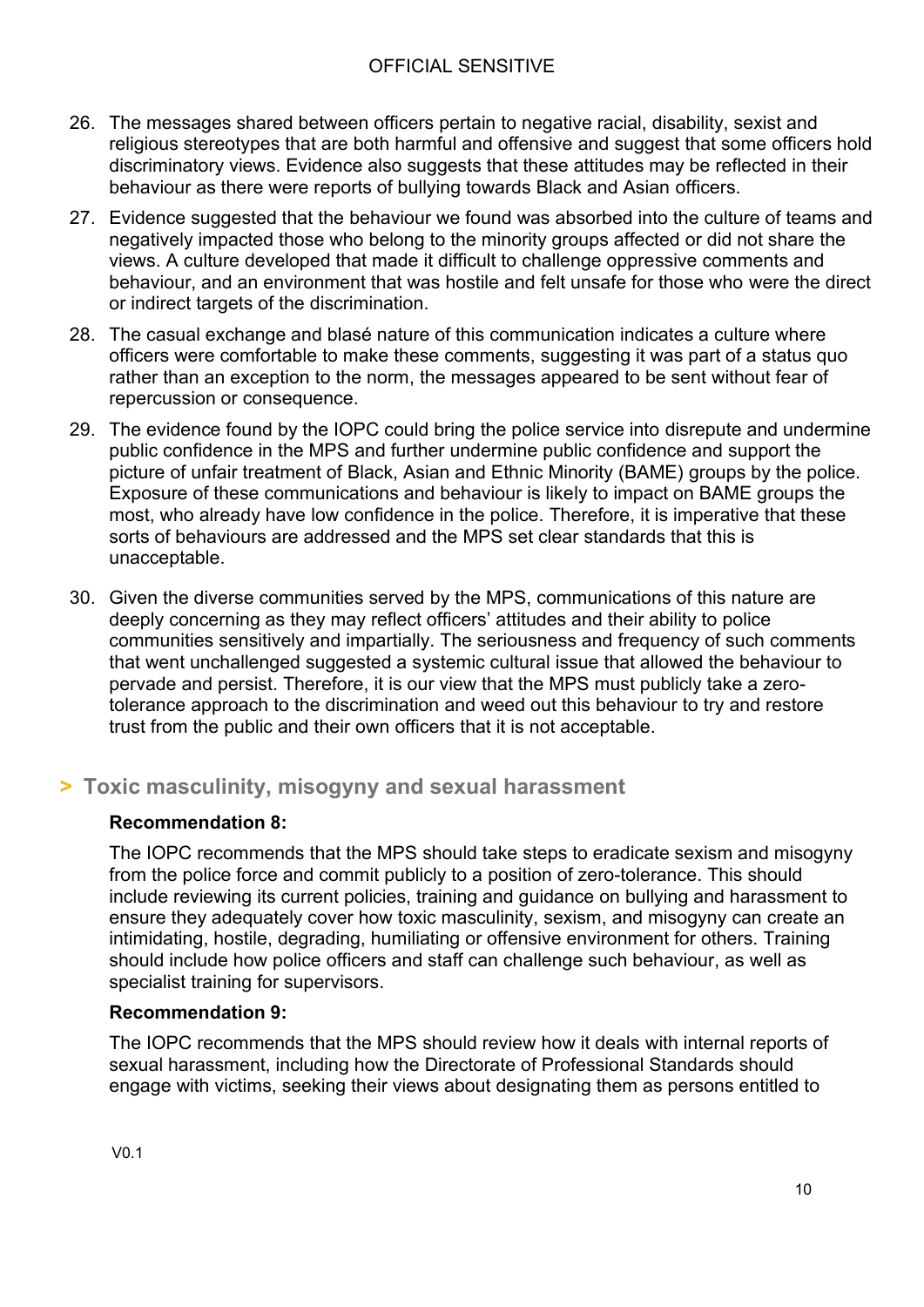information during the investigation to ensure a victim centred approach, and include appropriate support and updates regarding their allegation.

## **Supporting evidence and rationale:**

- 31. An Operation Hotton investigation found evidence of a culture of 'toxic masculinity', sexual harassment and misogyny. During the investigation, the IOPC found evidence of teams dominated by 'macho' officers using discriminatory, misogynistic and offensive language. When challenged by colleagues, those who reported the behaviour were ostracised, harassed and humiliated.
- 32. Toxic masculinity is comprised of *"ideas about the way that men should behave that are seen as harmful, for example the idea that men should not cry or admit weakness"* and *"defines manhood very narrowly in terms of violence, sex, status and aggression*.*" <sup>3</sup>* Such views prevailed alongside misogynistic views and sexual harassment. Police officers spoke of dominant macho officers, bragging about sexual activity. For example, there was an officer described as *"a bit of a ladies man, who would chase and harass women"*, and that *"there was a 'be careful when he's around' kind of atmosphere."*
- 33. We found numerous messages about domestic violence, plus sexually explicit, misogynistic and demeaning conversations:

A WhatsApp conversation between two police officers:

- o Officer 1: *"And my bird won't stop taking the piss. Swear to got [sic] I'm going to smack her*  $\mathbb{P}$ "
- o Officer 2: *"Slap her one…say you didn't"*
- o Officer 1: *"I`ll fucking do it. She`s fucked off home."*

A separate WhatsApp conversation between two police officers:

- o Officer 1: *"I fucking need to take my bird out, won't see her until next Saturday. Then I have to work. Promised to take her out the Friday after. Making it up to her from when I backhanded her"*
- o Officer 2: *"Grab her by the pussy"*
- o Officer 1: *"You ever slapped your missus?"*
- o Officer 1: *"It makes them love you more. Seriously since I did that she won't leave me alone. Now I know why these daft cunts are getting murdered by their spastic boyfriends. Knock a bird about and she will love you. Human nature. They are biologically programmed to like that shit."*
- o Officer 2: *"Lmao"*
- o Officer 1: *"I'm right though"*

A further WhatsApp conversation between two police officers:

<sup>3</sup> Definition of toxic masculinity from the Cambridge Advanced Learner's Dictionary & Thesaurus © Cambridge University Press.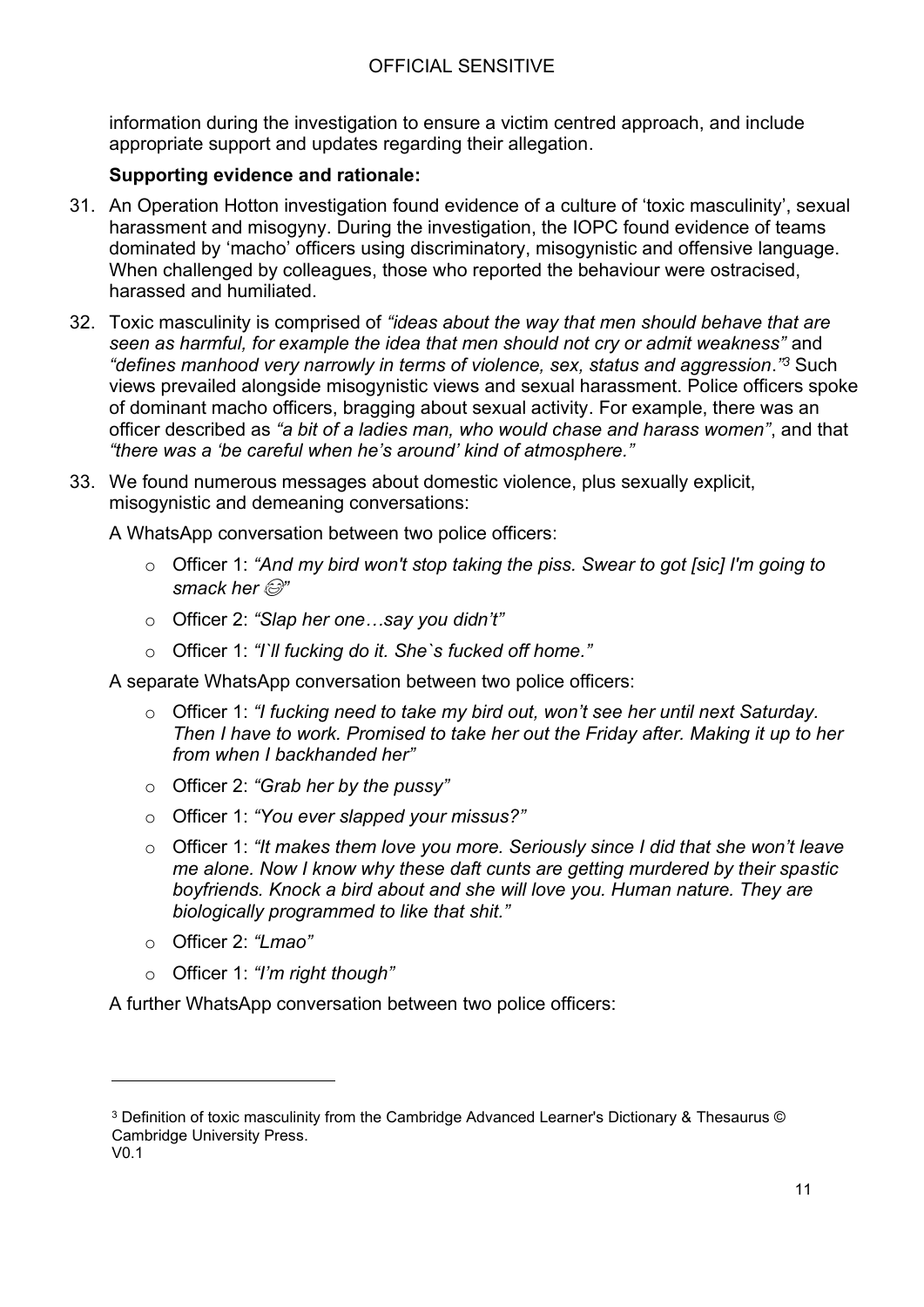- o Officer 1: *"I had that massive fight with my bird because she found out I'd been out on the piss with this girl who's a high class hooker a couple of weeks ago Hahahah"*
- o Officer 1: *"Make friends with high class hookers"*
- o Officer 2: *"I had one in Watford from adult work. <sup>4</sup>Used to fuck her all the time"*
- o Officer 1: *"Yes! Hahaha"*
- o Officer 2: *"used just hang out and blast her on the sly"*
- o Officer 2: *"when I was on roids<sup>5</sup> and needed it every hour"*

Messages sent by a male officer to a female officer:

- o *"I would happily rape you"*
- o *"if I was single I would actually hate fuck you"*
- o *"if I was single I would happily chloroform you"*

Further messages sent about women, include:

- o *"Getting a woman in to bed is like spreading butter. It can be done with a bit of effort using a credit card, but it's quicker and easier just to use a knife."*
- o *"Fuck knows what she's on about I just wanna spuff on her" (sent by an officer in reference to another police officer's girlfriend).*
- o *"Mate my Mrs is driving me mad - come and shag a baby into her it might shut her up bro <del>②③③③</del>●●作用用用用"*
- 34. Not all the police officers in the team shared these views. However, we found evidence that police officers were afraid of speaking out. Several spoke of how when people spoke out about this behaviour, they were harassed, humiliated and excluded. Challenging sexual harassment led to additional problems.
- 35. Female officers told us they would be treated as the *"weary female,"* told it was part of police culture, that they should accept, *"play the game or stay quiet",* or leave. We also obtained evidence that reports of sexual harassment were not dealt with sensitively within the MPS.
- 36. There was also evidence that women who reported their experience of sexual harassment felt unsupported by those from who they should have expected care including a lack of information about investigations. Victims of crime are designated with important rights under the Victims Code during criminal investigations, however these rights and entitlements are not mirrored for police officers who are victims of misconduct by their colleagues. This means that they are not provided with a right to engagement and information during investigations which arise from their allegations. Whilst the MPS Grievance Policy stipulates that aggrieved persons reporting bullying and harassment at work should be involved in the investigation and receive regular updates, it does not stipulate how often. The MPS Behaviour at Work policy links to information about DPS but that does not include

<sup>4</sup> The reference to *"adult work"* is believed to be a reference to an online prostitution service.

V0.1 <sup>5</sup> The reference to "*roids*" is a common abbreviation for anabolic steroid use.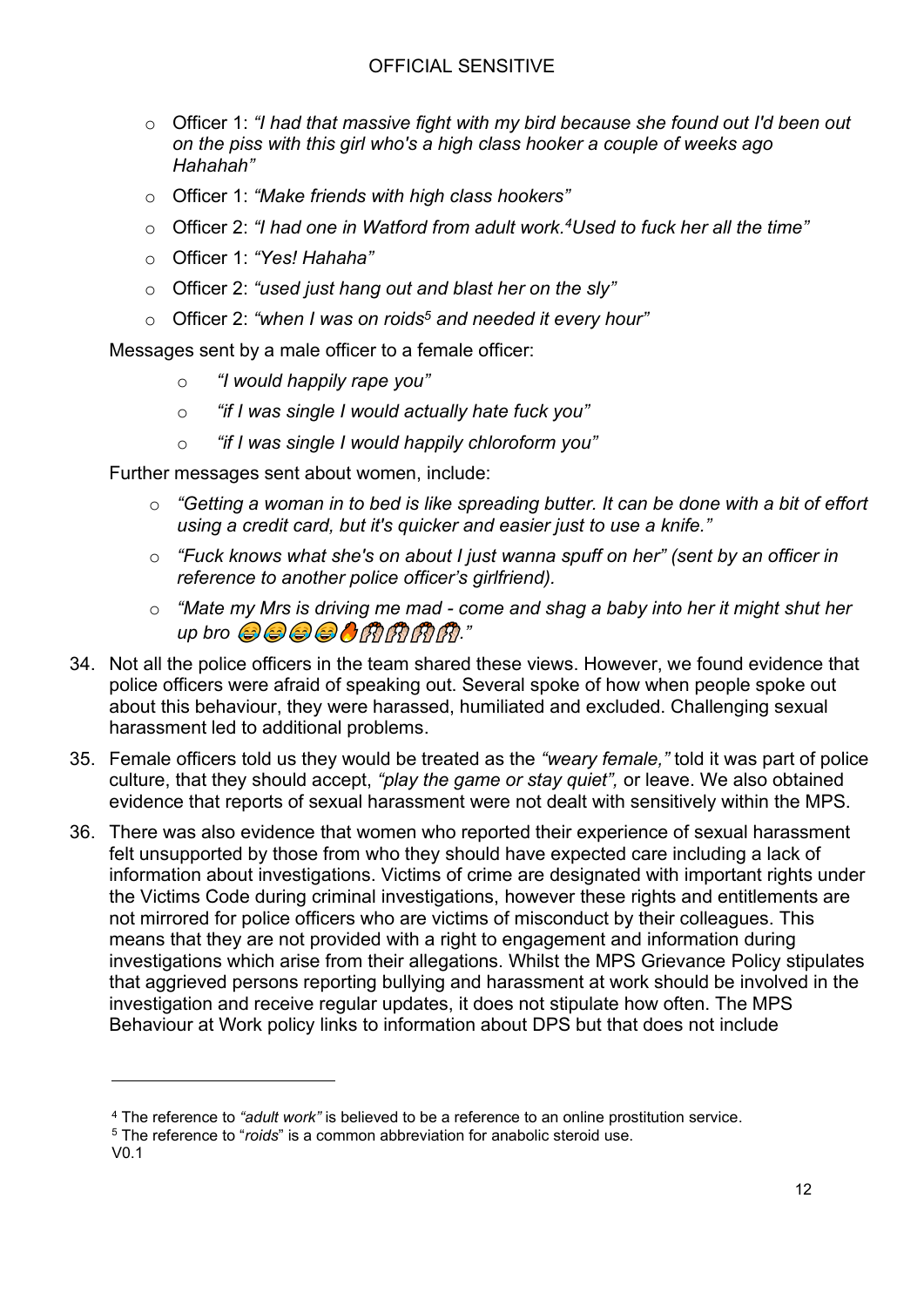information about how victims will be engaged, consulted, updated nor supported during misconduct investigations.

- 37. It is recognised that reporting a colleague comes with significant personal risk and knowledge of colleague's poor experiences who have done the same can prevent other victims from coming forward and embolden perpetrators to continue their behaviour.
- 38. The evidence found by the IOPC could bring the police service into disrepute and undermine public confidence in the MPS, as it could be seen as a reflection of how male officers may respond to the women they come into contact with during the course of their duties.
- 39. Adopting and announcing an organisational position of zero-tolerance would reflect the MPS view that sexism and misogyny has no place in policing and provides a clear and simple message on this for officers, staff and the wider public. A clear expectation needs to be set that evidence of sexism and misogyny will never be ignored or accepted, and always challenged and dealt with proactively and robustly, and officers and staff will be protected from being subject to these behaviours. Messaging, guidance, training and ongoing support would all be important in embedding a zero-tolerance position and creating a culture where police officers will feel empowered to report and challenge such behaviour and be supported in doing so.

# **> Challenging and Reporting Improper Conduct**

## **Recommendation 10:**

The IOPC recommends that the MPS should review and ensure the adequacy of its current training and guidance on the requirement by police officers to report, challenge or take action against the conduct of colleagues. This should include the responsibilities under the College of Policing Code of Ethics, available routes of reporting and the support available for those who report wrongdoing.

## **Recommendation 11:**

The IOPC recommends that the MPS should take steps to ensure that when it has been identified that an officer has failed to report or challenge improper conduct, whether or not misconduct processes are initiated against that officer, appropriate steps are taken to understand the reasons from a learning perspective.

# **Supporting evidence and rationale:**

- 40. During the course of the Operation Hotton investigations, it became apparent that there was a reluctance to challenge inappropriate behaviour and misconduct, despite one of the standards of professional behaviour for police officers and police staff being a requirement to *"report, challenge or take action against the conduct of colleagues which has fallen below the standards of professional behaviour".* We were provided with limited evidence from others who worked as part of the impact teams, albeit due to the working patterns it would seem they may have some awareness. There may be a variety of reasons why this might be the case.
- 41. Reasons provided to the investigations team, as to why behaviour was not reported included people feeling it would not be dealt with effectively; they were ostracised and feared repercussions; they would be labelled a 'grass' and felt unsupported. Other officers spoke of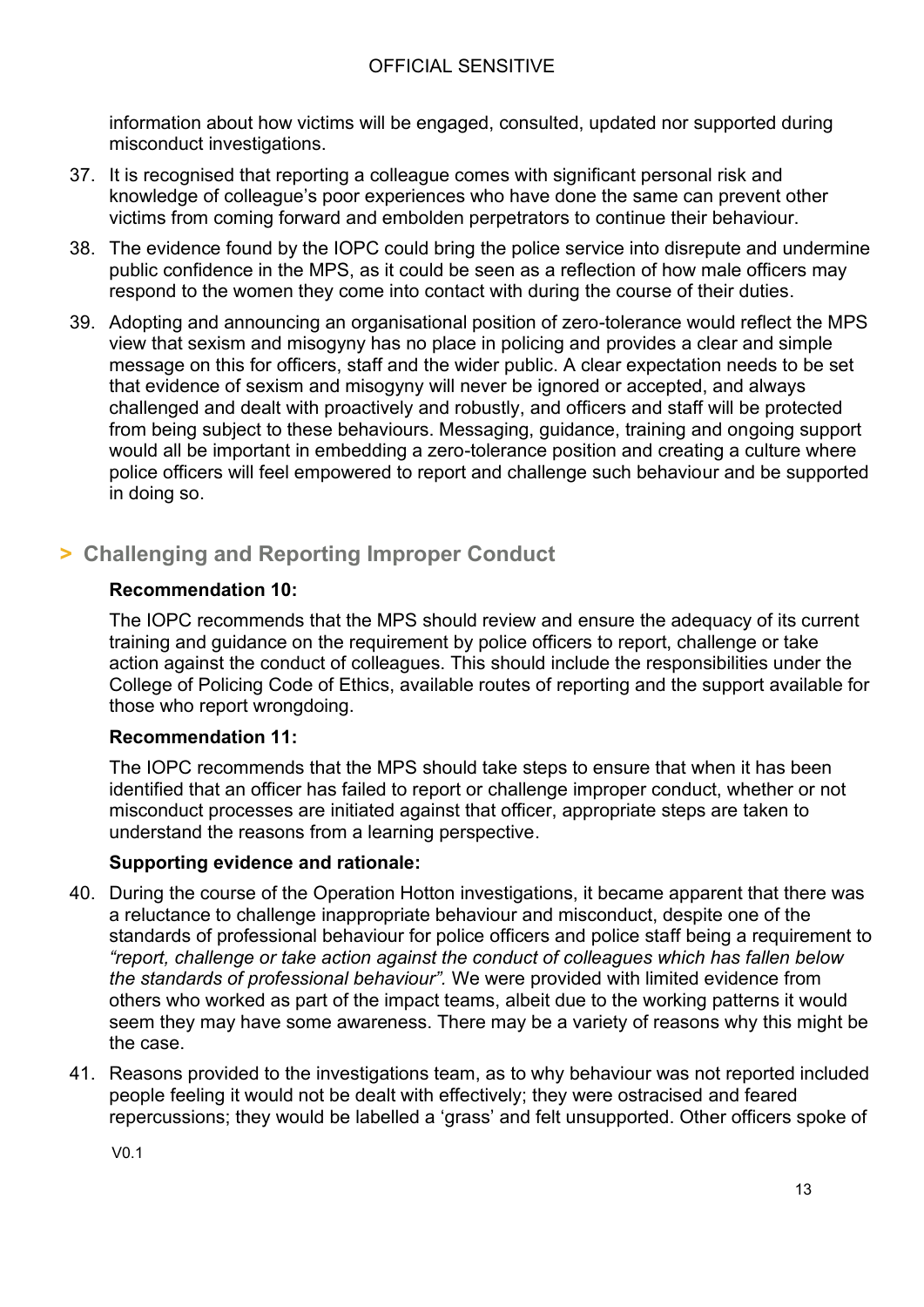loyalty, and a 'them and us' culture. The use of the term 'grass' was evidenced in some of the officers' communications. Including comments "*There's a few of those grassing c\*\*\*s I would like to knife", "grassing is dirty"* and "*I've made it the no grassing no shit of anyone team…it's my f\*\*\*king baby".*

- 42. The failure to challenge and report improper behaviour has a huge impact in terms of dealing with bullying, harassment, misogyny sexual harassment and discrimination experienced by other officers. In order to tackle these disturbing behaviours, the failure to report and challenge improper behaviour needs to be recognised as a key part of the cultural issues preventing progress. Without recognising this, these behaviours are likely to remain prevalent. Officers need to feel they are supported when they do come forward.
- 43. Recommendation 11 has been issued, as it is believed by seeking the rationale for police officers' failure to report improper conduct, it can identify areas for improvement, where officers have felt unable to report so this can be addressed.

# **> Nature of work**

#### **Recommendation 12:**

The IOPC recommends that the MPS should review whether frontline roles, particularly response policing of busy areas such as Leicester Square, are assessed as roles which carry greater risk of stress and trauma and apply the College of Policing psychological risk management guidance, 2017.

#### **Supporting evidence and rationale:**

- 44. The IOPC received evidence from police officers of how difficult policing the area was the atmosphere was tense, many members of the public were highly intoxicated, and aggression and violence were commonplace. The evidence demonstrated that this was extremely stressful and could lead to a 'them and us' environment.
- 45. College of Policing guidance recognises that particular roles within policing carry a greater risk of exposure to stress and trauma and suggests a number of risk management measures for forces, including that, *"Resilience can become depleted with time, with the need for consideration being given to introducing job rotation and tenure for particularly demanding roles"*. <sup>6</sup> Ensuring the necessary risk management measures are in place will provide support for officers, adding to their resilience and reducing levels of stress.

# **> Isolation**

## **Recommendation 13:**

The IOPC recommends that the MPS should assure itself that sufficient steps have been taken to ensure appropriate supervision and welfare is in place to prevent officers becoming isolated through their duties.

## **Supporting evidence and rationale:**

V0.1 <sup>6</sup> College of Policing psychological risk management introduction and guidance 2017.